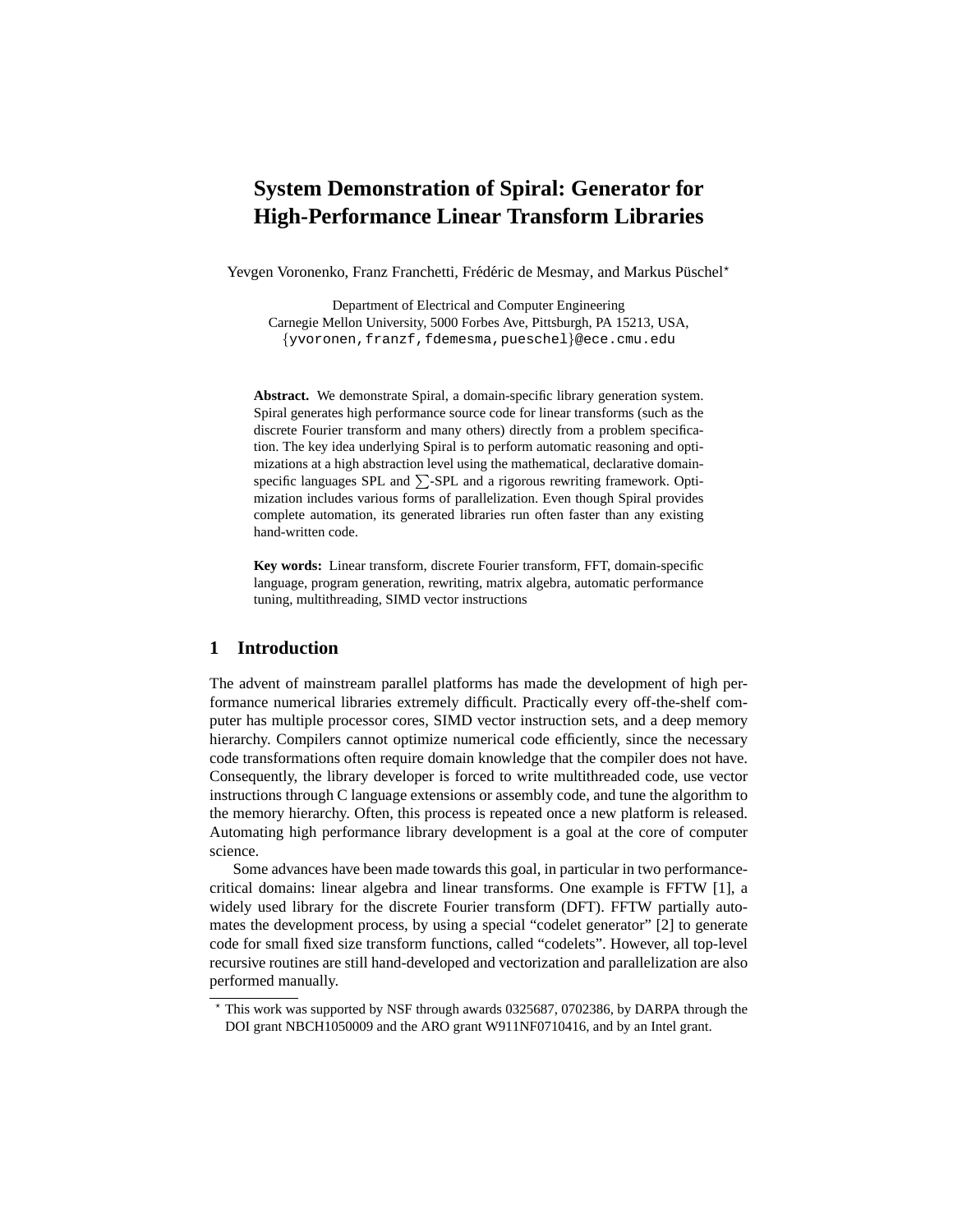2 Yevgen Voronenko, Franz Franchetti, Frédéric de Mesmay, and Markus Püschel

We demonstrate Spiral, a system which takes domain-specific source code generation to the next level, by *completely* automating the library development process. Spiral enables the generation of the *entire* library, similar to FFTW, including the necessary codelet generator, given only a specification (in a domain-specific language) of the recursive algorithms that the library should use. Further, the library is vectorized and parallelized for highest performance. These capabilities extend our earlier work [3].

Even though Spiral achieves complete automation, the runtime performance of its generated libraries is often faster than any existing human-written code.

The framework underlying Spiral is built on two mathematical domain-specific languages, called SPL [4] (Signal Processing Language) and  $\Sigma$ -SPL [5]. These languages are derived from matrix algebra and used to represent and manipulate algorithms using rewriting systems. The rewriting is used to generate algorithm variants, to automatically parallelize [6] and vectorize [7] algorithms, and to discover and generate the library structure [8]. The latter includes the set of mutually recursive functions that comprise the library, and the set of required codelets.

#### **2 Background**

A linear transform is a matrix-vector multiplication  $y = Mx$ , where x, y are the input and output vectors, respectively, and  $M$  is the fixed transform matrix. For example, the DFT is given by the matrix  $M = DFT_n = [\omega_n^{k\ell}]_{0 \le k,\ell < n}$ , with complex  $\omega_n =$  $e^{-2\pi i/n}$ .

**SPL.** Many fast Fourier transform algorithms (FFTs) exist, and can be represented as factorizations of  $\text{DFT}_n$  into products of structured sparse matrices [9]. This representation forms the core of Spiral's domain-specific mathematical language SPL [4]. For example, the Cooley-Tukey FFT is a divide-and-conquer algorithm that for  $n = km$ can be written as

$$
\mathbf{DFT}_n = (\mathbf{DFT}_k \otimes I_m) D_{n,m} (I_k \otimes \mathbf{DFT}_m) L_k^n.
$$
 (1)

Evaluating  $y = DFT_n x$  by successively multiplying x with factors of (1) reduces the overall arithmetic cost. Above,  $I_n$  is the  $n \times n$  identity matrix,  $D_{n,m}$  is a diagonal matrix, and  $L_k^n$  is a stride permutation matrix, which precise form is irrelevant here. Most important in this formalism is the tensor (or Kronecker) product  $\otimes$  of matrices, defined as

$$
A \otimes B = [a_{k\ell} \cdot B]_{k,\ell}, \quad A = [a_{k\ell}]_{k,\ell}.
$$

Tensor products of the form  $A \otimes I$  and  $I \otimes A$  are special, because they naturally express loops with independent iterations and special data layouts.

(1) is called a *breakdown rule* in Spiral [3], it is best understood by visualizing the nonzero pattern of the factor matrices, done here for  $k = m = 4$ . In the leftmost factor, all the 1st, 2nd, ..., mth, entries of the small diagonals constitute one  $\text{DFT}_k$ , respectively.

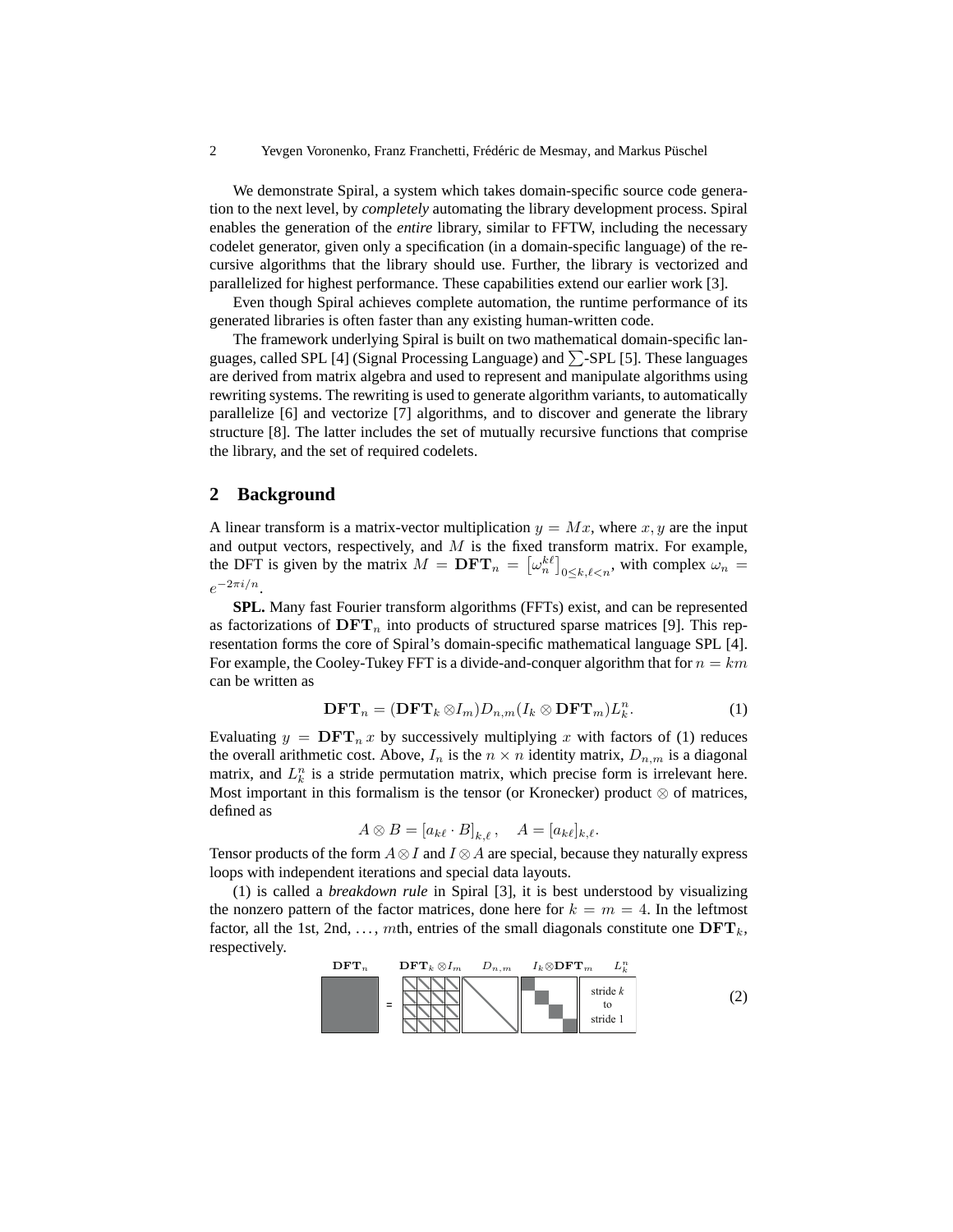Recursive application of (1) for a two-power  $n = 2<sup>t</sup>$  yields an  $O(n \log(n))$  algorithm, terminated by  $\mathbf{DFT}_2$ , which is computed by definition. For prime sizes other FFT algorithms are needed. Note that SPL is declarative: only the structure of the algorithm is described; not how exactly it is computed.

P**-SPL .** In order to generate looped code, we developed a lower-level representation, called  $\Sigma$ -SPL [5].  $\Sigma$ -SPL like SPL is a structured sparse matrix factorization, however, it breaks down tensor products into iterative sums of products of smaller, rectangular matrices. Iterative sums serve as explicit representation of loops.

For example, if A is  $n \times n$ :

$$
I_k \otimes A = \begin{bmatrix} A \\ & \ddots \\ & & A \end{bmatrix} = \begin{bmatrix} A \\ & \end{bmatrix} + \dots + \begin{bmatrix} \\ & A \end{bmatrix}
$$

$$
= S_0 A G_0 + \dots + S_{k-1} A G_{k-1} = \sum_{j=0}^{k-1} S_j A G_j,
$$

$$
G_j = \begin{bmatrix} I_n & \vdots \\ & I_n & \vdots \end{bmatrix} (I_n \text{ in } j\text{th block}), \quad S_j = G_j^\top.
$$

 $\Sigma$ -SPL admits several optimizations not possible with SPL, in particular it enables the merging of tensor products (loops) with permutations, which converts them into a readdressing of the input data.

## **3 Library Generation**

The library generation process in Spiral is shown in Fig. 1. The input to the system is a set of transforms and associated breakdown rules. For example, it could be just  $\text{DFT}_n$  and (1). The process has two stages, library structure and library target, which we explain next. The output is the library implemented in C++.

**Library structure.** One main goal of the *library structure* stage is to determine the minimum set of mutually recursive functions that computes the given transforms. We call this set the *recursion step closure*, and each function is called a *recursion step*. Each recursion step is represented by a  $\Sigma$ -SPL formula. The original transform specification  $\text{DFT}_n$  is also a (trivial)  $\Sigma$ -SPL formula and a recursion step.

This stage generates formulas and optimizes them using rewrite rules, which among other things perform loop merging, vectorization and parallelization.

When a breakdown rule is applied to a transform it decomposes the transform into smaller transforms. Even if the smaller transforms are still DFTs (as in (1)), the  $\Sigma$ -SPL optimizations will merge these DFTs with additional operations (e.g. strided data loads and stores, scaling, etc.) thus changing the interface and creating new types of recursion steps. Breakdown rules applied to these new steps may spawn others. This process is continued until we find a finite set of mutually recursive recursion steps. This set is the recursion step closure.

As an example, Fig. 2 shows the recursion step closure generated for the DFT with breakdown rule (1). Four recursion steps are needed and the arrows capture the associated call graph.

In addition to the general size recursive implementations of recursion steps (which call other recursion steps), the library structure stage also generates fixed size *base*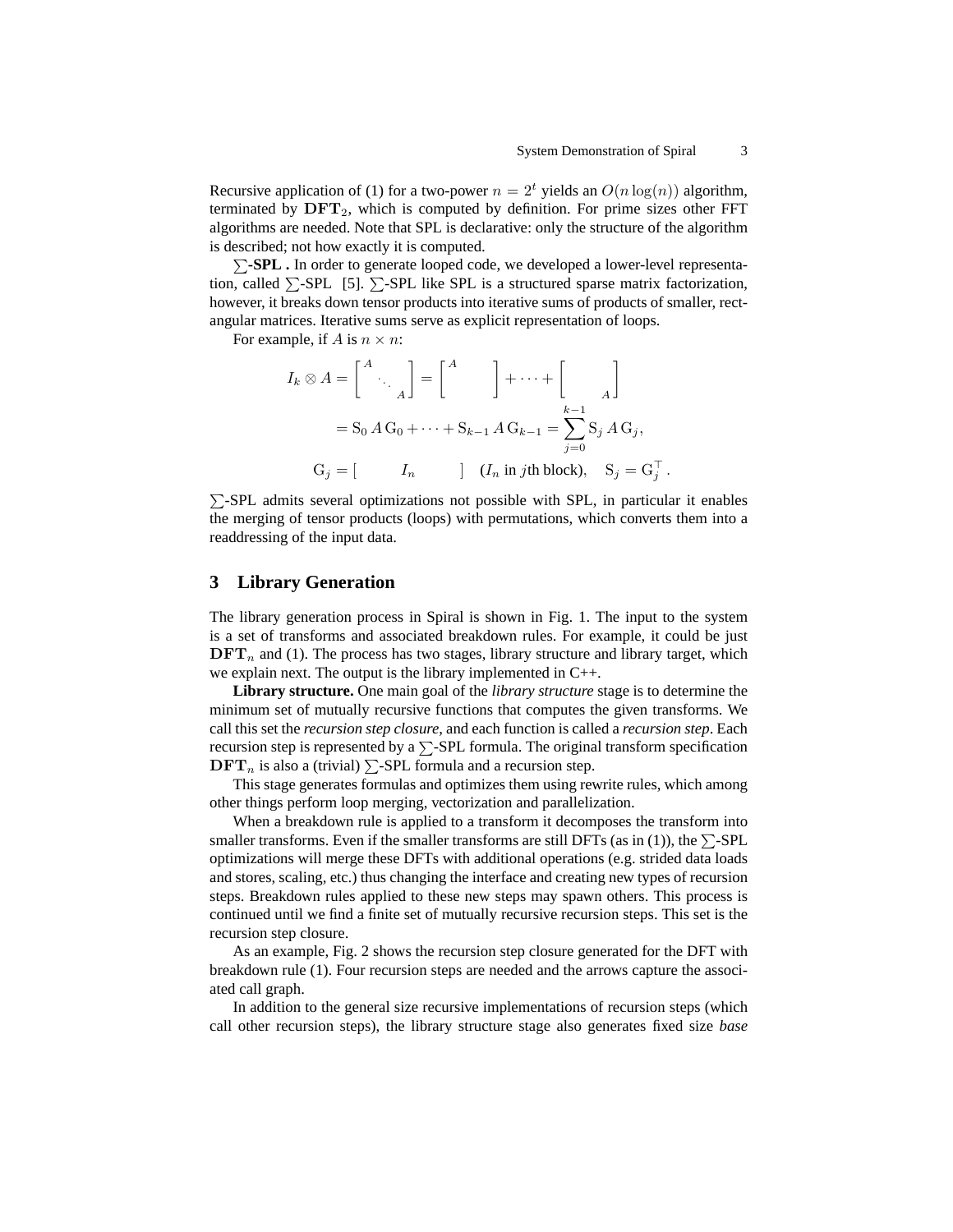4 Yevgen Voronenko, Franz Franchetti, Frédéric de Mesmay, and Markus Püschel



**Fig. 1.** Library generation process in Spiral



Fig. 2. Recursion step closure for  $DFT_n$ , generated from (1), represented as a call graph. For readability, we replace all parameters of  $\sum$ -SPL formulas by "\*".

*case* implementations. Each such base case is equivalent to a codelet in FFTW. The number of recursion step types with base cases is equivalent to the number of codelet types in FFTW. As Spiral discovers the codelet types automatically, it readily obtains the codelet generator, which becomes a call to the  $\Sigma$ -SPL compiler on the appropriate  $\Sigma$ -SPL formula with the known transform size inserted.

**Library target.** In this stage, the recursion step closure and  $\Sigma$ -SPL implementations are mapped to the target language C++. This stage must take care of generating auxiliary initialization code, which allocates temporary buffers, precomputes the necessary constants, and more.

The system can be used to generate code which extends an existing library. In this case, the auxiliary code must follow the specific library conventions, for example, for memory management.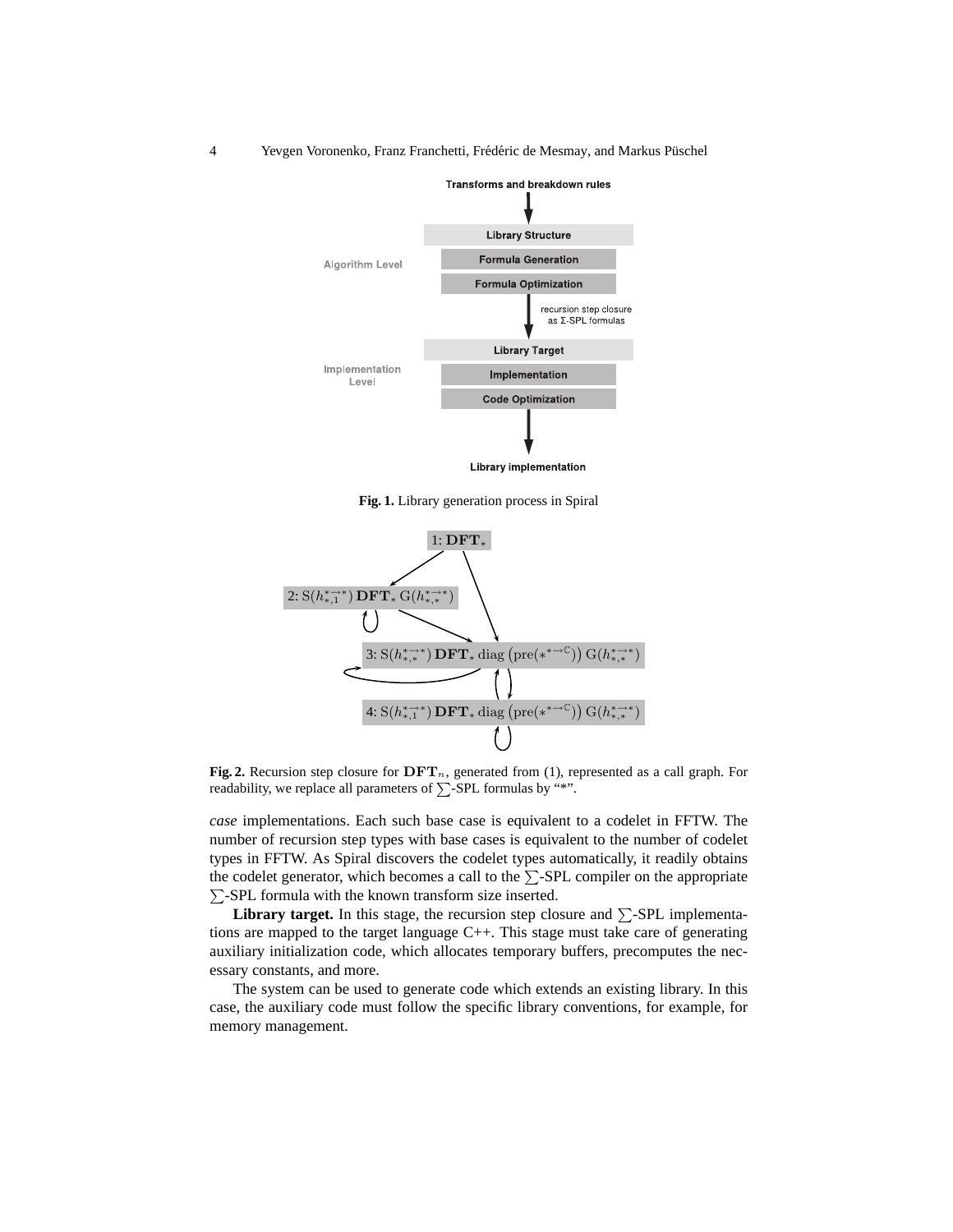After the initial code is generated, it is also optimized using a combination of rewrite rules and traditional compiler optimizations, such as constant propagation, common subexpression elimination, and loop unrolling.

**Performance.** The performance of two example libraries, generated using Spiral, is shown in Fig. 3 and compared to FFTW and Intel IPP (Integrated Performance Primitives) on a dual-core workstation. All compared libraries are 2-way vectorized and support threading, and the plots show maximum performance between 1 and 2 threads. While both FFTW and IPP achieve excellent performance for the DFT, they are less optimized for the less widely used DCT-2. Library generation, on the other hand, automates the tedious implementation and optimization process, and thus achieves uniform performance across a wide variety of transforms. The generated DFT library achieves a speedup over IPP and FFTW, due to using a specialized variant of (1) which reduces the number of vector shuffles. The generated DCT-2 library uses a "native" DCT-2 algorithm, instead of the suboptimal, but easy to implement, conversion to the DFT, used in FFTW and probably IPP.

#### **4 Demonstration**

We will demonstrate several key components of Spiral, including a live run of generating a fully vectorized and parallelized DCT-2 library. In detail, we will show:

- **–** An example of formula generation and formula rewriting;
- **–** Generation of straightline and looped code from a sample  $\Sigma$ -SPL formula;
- **–** An example of code rewriting;
- **–** Generation of the recursion step closure;
- **–** Compilation of the recursion step closure into a library implementation.

#### **5 Conclusions**

Automating high performance library development is a problem at the core of computer science. We demonstrate a system that achieves this goal for the domain of linear transforms. The system is based on a set of techniques from different disciplines including linear algebra, algorithms, programming languages, generative programming, rewriting systems, and compilers. Properly applied, these techniques makes high-performance library generation feasible, efficient, and rigorous.

## **References**

- 1. Frigo, M., Johnson, S.G.: The design and implementation of FFTW3. Proceedings of the IEEE **93**(2) (2005) 216–231 special issue on "Program Generation, Optimization, and Adaptation".
- 2. Frigo, M.: A fast Fourier transform compiler. In: Proc. PLDI. (1999) 169–180
- 3. Püschel, M., Moura, J.M.F., Johnson, J., Padua, D., Veloso, M., Singer, B.W., Xiong, J., Franchetti, F., Gačić, A., Voronenko, Y., Chen, K., Johnson, R.W., Rizzolo, N.: SPIRAL: Code generation for DSP transforms. Proceedings of the IEEE **93**(2) (2005) 232–275
- 4. Xiong, J., Johnson, J., Johnson, R., Padua, D.: SPL: A language and compiler for DSP algorithms. In: Proc. PLDI. (2001) 298–308